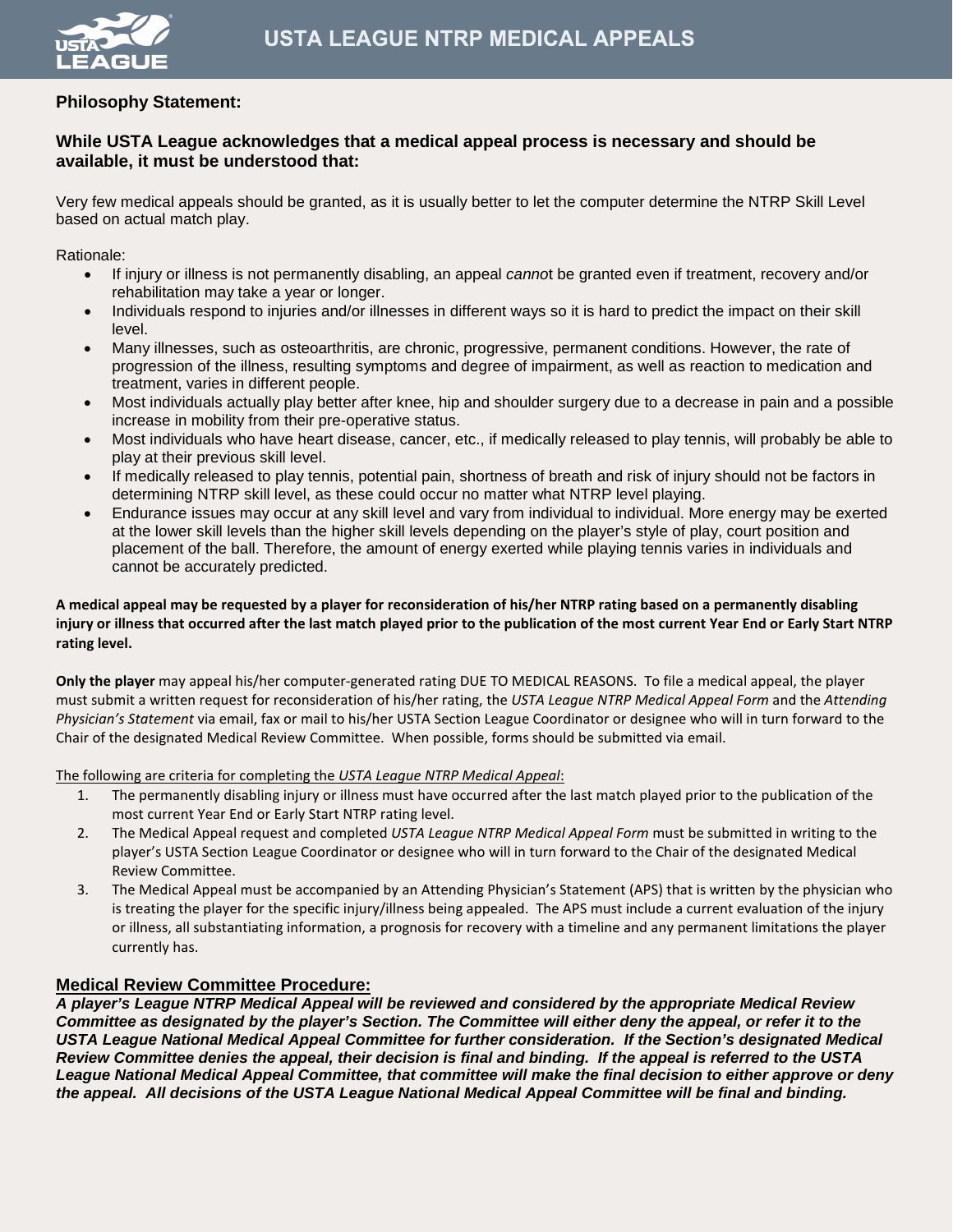THIS MEDICAL APPEAL CANNOT BE CONSIDERED IF ANY PART OF THE APPEAL FORM IS INCOMPLETE.

*This form must be accompanied by a current Attending Physician's Statement (physician who is actually treating the patient for the described illness or injury) that is dated, written on the physician's letterhead stationery or on the provided APS form and includes an evaluation of the player's current condition. Specific information from the physician must include:*

- *(1) date of onset of the player's illness or injury*
- *(2) diagnosis*
- *(3) extent of the injury or illness that specifically defines what the player cannot physically do (i.e., cannot lift arm above head, cannot see out of left eye, etc.)*
- *(4) player's prognosis: how long will injury or illness last, will player eventually have full recovery, what permanent limitations does the player currently have?*
- *(5) medical release to play tennis which includes date when player may resume play*

*\*Additional medical information may be submitted but will not be accepted in lieu of an Attending Physician's Statement.*

| Date:                                                                                                  |                                                                  |  | <b>USTA Number:</b>                 |                                                                           |  |               |               |  |
|--------------------------------------------------------------------------------------------------------|------------------------------------------------------------------|--|-------------------------------------|---------------------------------------------------------------------------|--|---------------|---------------|--|
| Name:                                                                                                  |                                                                  |  |                                     |                                                                           |  |               |               |  |
| Address:                                                                                               |                                                                  |  |                                     |                                                                           |  |               |               |  |
| City:                                                                                                  | State:                                                           |  | Zip:                                |                                                                           |  |               |               |  |
| Phone:                                                                                                 | Email:                                                           |  | Fax:                                |                                                                           |  |               |               |  |
| Date Of Birth:                                                                                         | Age:                                                             |  | Gender:<br><b>Select</b>            |                                                                           |  | Forehand:     | <b>Select</b> |  |
| Appealed:                                                                                              | <b>Current NTRP Rating Level Being</b><br>Date Rating Published: |  |                                     | NTRP Rating Level Prior to Current NTRP Rating<br><b>Select</b><br>Level: |  |               |               |  |
| What are the dates of the next League season for which you plan to register?                           |                                                                  |  |                                     |                                                                           |  |               |               |  |
| <b>Information on Last USTA League Played:</b>                                                         |                                                                  |  |                                     |                                                                           |  |               |               |  |
| Date:                                                                                                  | Location:                                                        |  |                                     | <b>NTRP Rating Level:</b>                                                 |  | Division:     |               |  |
|                                                                                                        |                                                                  |  | <b>Select</b>                       |                                                                           |  | <b>Select</b> |               |  |
| Have you played tennis since you received your current NTRP Rating Level?                              |                                                                  |  |                                     | <b>Select</b>                                                             |  |               |               |  |
| If yes, describe:                                                                                      |                                                                  |  |                                     |                                                                           |  |               |               |  |
| Briefly describe other USTA Leagues in which you have participated in the past including years played: |                                                                  |  |                                     |                                                                           |  |               |               |  |
| Have you previously filed a Medical Appeal?<br>Select                                                  |                                                                  |  |                                     |                                                                           |  |               |               |  |
| If yes, what year was it filed?                                                                        |                                                                  |  | If yes, was it granted or denied?   |                                                                           |  |               |               |  |
| If yes, with whom was it filed?                                                                        |                                                                  |  | If yes, for what injury or illness? |                                                                           |  |               |               |  |